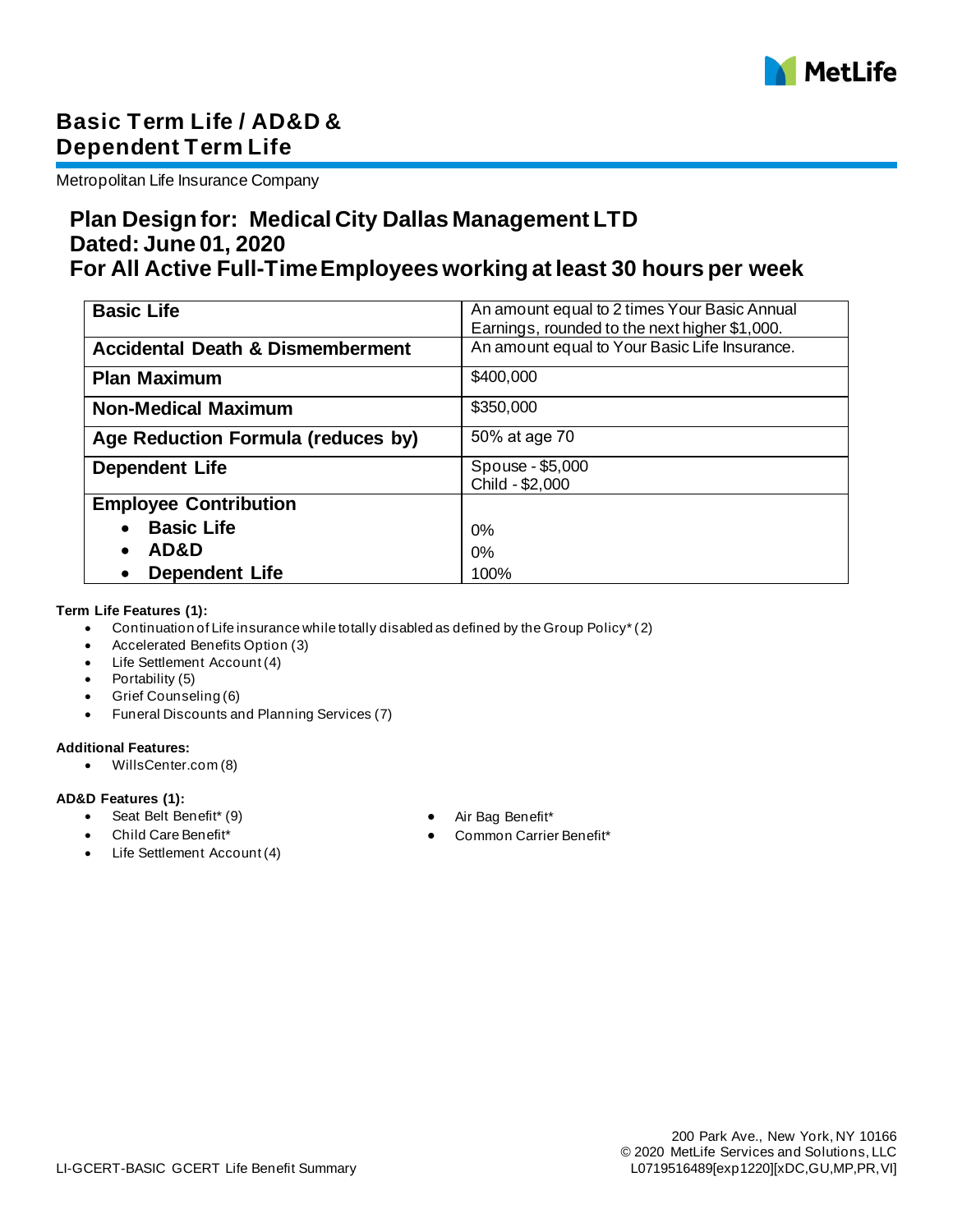### **What Is Not Covered?**

Like most insurance plans, this plan has exclusions. Dependent Life Insurance does not provide payment of benefits for death caused by suicide within the first two years (one year in North Dakota) of the effective date of the certificate, or payment of increased benefits for death caused by suicide within two years (one year in North Dakota or Colorado) of an increase in coverage. In addition, a reduction schedule may apply. Please see your benefits administrator or certificate for specific details.

Accidental Death & Dismemberment insurance does not include payment for any loss which is caused by or contributed to by: physical or mental illness, diagnosis of or treatment of the illness; an infection, unless caused by an external wound accidentally sustained; suicide or attempted suicide; injuring oneself on purpose; the voluntary intake or use by any means of any drug, medication or sedative, unless taken as prescribed by a doctor or an over-the-counter drug taken as directed; voluntary intake of alcohol in combination with any drug, medication or sedative; war, whether declared or undeclared, or act of war, insurrection, rebellion or riot; committing or trying to commit a felony; any poison, fumes or gas, voluntarily taken, administered or absorbed; service in the armed forces of any country or international authority, except the United States National Guard; operating, learning to operate, or serving as a member of a crew of an aircraft; while in any aircraft for the purpose of descent from such aircraft while in flight (except for self preservation); or operating a vehicle or device while intoxicated as defined by the laws of the jurisdiction in which the accident occurs.

Life and AD&D coverages are provided under a group insurance policy (Policy Form GPNP99 or G2130-S) issued to your employer by MetLife. Life and AD&D coverages under your employer's plan terminates when your employment ceases when your Life and AD&D contributions cease, or upon termination of the group insurance policy. Dependent Life coverage will terminate when a dependent no longer qualifies as a dependent. Should your life insurance coverage terminate for reasons other than non-payment of premium, you may convert it to a MetLife individual permanent policy without providing medical evidence of insurability.

This summary provides an overview of your plan's benefits. These benefits are subject to the terms and conditions of the contract between MetLife and your employer. Specific details regarding these provisions can be found in the certificate. If you have additional questions regarding the Life Insurance program underwritten by MetLife, please contact your benefits administrator or MetLife. Like most group life insurance policies, MetLife group policies contain exclusions, limitations, terms and conditions for keeping them in force. Please see your certificate for complete details.

<sup>(1)</sup> Features may vary depending on jurisdiction.

<sup>(2)</sup> Total disability or totally disabled means your inability to do your job and any other job for which you may be fit by education, training or experience, due to injury or sickness. Please note that this benefit is only available after you have participated in the Basic/Supplemental Term Life Plan for 1 year and it is only available to the employee.

<sup>(3)</sup> When life expectancy is certified by a physician to be 24 months or less. The Accelerated Benefits Option (ABO) is subject to state availability and regulation. The ABO benefits are intended to qualify for favorable federal tax treatment in which case the benefits will not be subject to federal taxation. This information was written as a supplement to the marketing of life insurance products. Tax laws relating to accelerated benefits are complex and limitations may apply. You are advised to consult with and rely on an indepe ndent tax advisor about your own particular circumstances. Receipt of ABO benefits may affect your eligibility, or that of your spouse or your family, for public assistance programs such as medical assistance (Medicaid), Temporary Assistance to Needy Families (TANF), Supplementary Social Security Income (SSI) and drug assistance programs. You are advised to consult with social service agencies concerning the effect that receipt of ABO benefits will have on public assistance eligibility for you, your spouse o r your family.

<sup>(4)</sup> Subject to state law, and/or group policyholder direction, the Total Control Account is provided for all Life and  $AD&D$  benefits of \$5,000 or more. The TCA is not insured by the Federal Deposit Insurance Corporation or any government agency. The assets backing TCA are maintained in MetLife's general account and are subject to MetLife's creditors. MetLife bears the investment risk of the assets backing the TCA, and expects to earn income sufficient to pay interest to TCA Accountholders and to provide a profit on the operation of the TCAs. Guarantees are subject to the financial strength and claims paying ability of MetLife.

<sup>(5)</sup> Subject to state availability. To take advantage of this benefit, coverage of at least \$20,000 must be elected.

<sup>(6)</sup> Grief Counseling services are provided through an agreement with LifeWorks US Inc. LifeWorks is not an affiliate of MetLife, and the services LifeWorks provides are separate and apart from the insurance provided by MetLife. LifeWorks has a nationwide network of over 30,000 counselors. Counselors have masters or doctoral degrees and are licensed professionals. The Grief Counseling program does not provide support for issues such as: domestic issues, parenting issues, or marital/relationship issues (other than a finalized divorce). For such issues, members should inquire with their human resources department about available company resources. This program is available to insureds, their dependents and beneficiaries who have received a serious medical diagnosis or suffered a loss. Events that may result in a loss are not covered under this program unless and until such loss has occurr ed. Services are not available in all jurisdictions and are subject to regulatory approval. Not available on all policy forms.

<sup>(7)</sup> Services and discounts are provided through a member of the Dignity Memorial® Network, a brand name used to i dentify a network of licensed funeral, cremation and cemetery providers that are affiliates of Service Corporation International (together with its